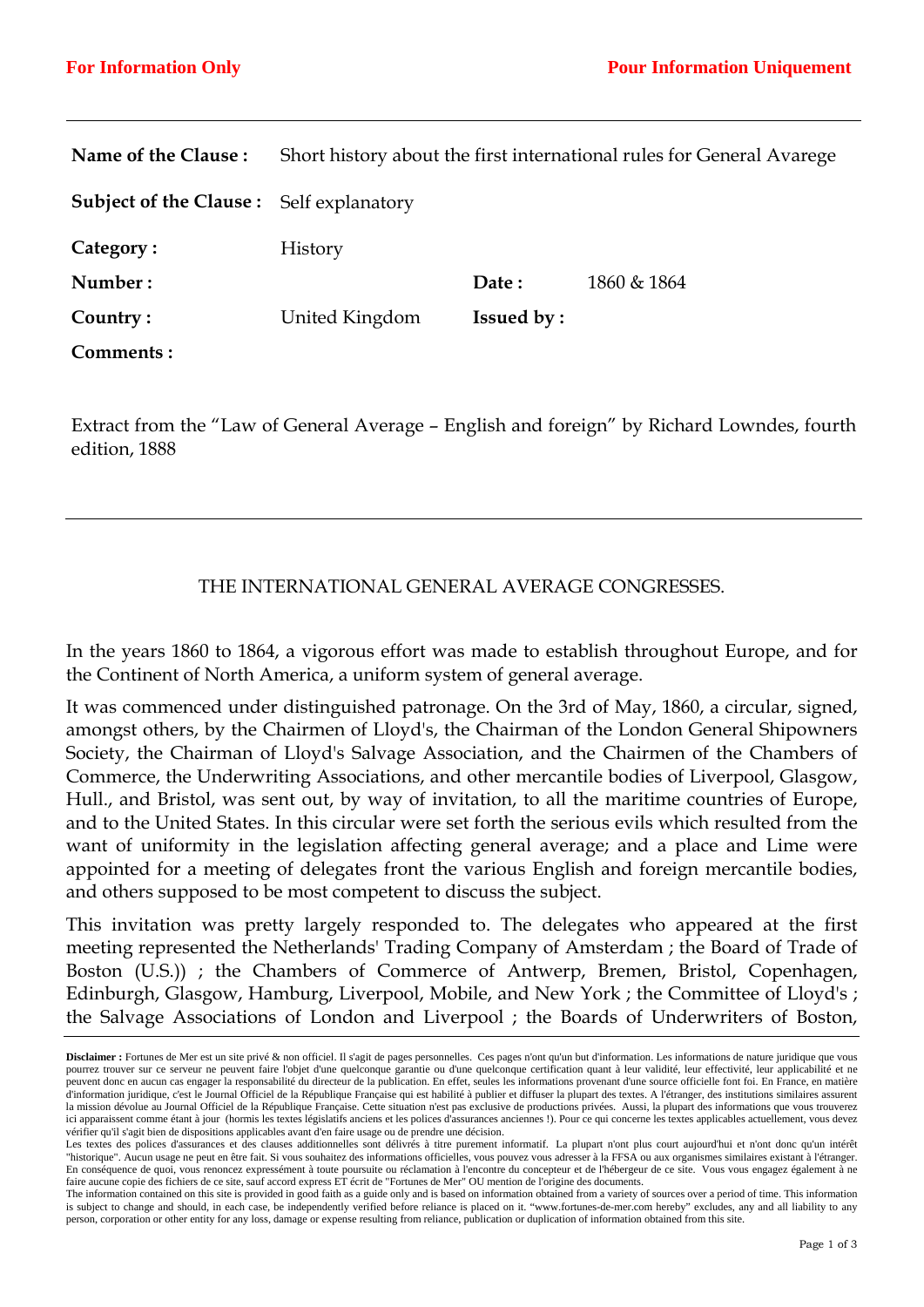Copenhagen, Liverpool, New Orleans, and New York ; and the Shipowners' Associations of Amsterdam, Dundee, Glasgow, Greenock, and Liverpool. There were also present average adjusters, underwriters, and lawyers from Amsterdam, Glasgow, London, Liverpool, and Manchester.

The first meeting took place at Glasgow, under the presidency of Lord Brougham, assisted by Lord Neaves. Papers were read, discussions ensued, and, finally, a series of resolution s were passed known as Glasgow Rules.

Having drawn rap their rules in language which appears not ill adapted for conveying their meaning, the Glasgow meeting fell info the natural yet grievous error of employing an English Parliamentary draughtsman -to put it into legal form -an error which cost them four years, and was, perhaps, fatal to their enterprise. Their concluding resolution was, that a Bill should be drawn up on the basis of these eleven rides, with the expectation that eventually steps might be taken for obtaining for their Bill such legislative sanction in this and other countries as would attain the object they had in view.

The Committee for managing the affairs of Lloyd's, on receipt of the report of their representative who was present at Glasgow, passed, at their meeting of October 10, 1860, two resolutions, the first of which expressed the thanks of the Committee to the several gentlemen who had come from abroad to attend this conference, and the second declared, " That this Committee Lake a strong interest in the subject discussed at Glasgow, and that they will gladly co-operate in the endeavour to carry out the very desirable object sought to be attained."

Six months had been assigned by the Glasgow meeting as the Lime to be given for turning their eleven resolutions into Parliamentary language. The task occupied two years, and the result was a very long, very obscure, and perfectly unsatisfactory Bill of 126 clauses. What was, perhaps, worst of ail, the Committee of Lloyd's did not like the Bill, and appear to have extended their dislike to the whole scheme.

In 1862, many of the same delegates crossed the Atlantic and the Channel, with a real beyond all praise, to meet their English colleagues in London. No representative of Lloyd's was this time present to welcome them. Not permitting themselves to be discouraged by a reception so different from that which the previous attitude of Lloyd's Committee had led them to expect, the members steadily addressed themselves to their task, and, under the presidency of Sir Travers Twiss, for several days laboured through the clauses of the obnoxious Bill. Codemaking, it was evident, was not an English accomplishment. Eventually, the Bill was found unmanageable, and the London Congress separated, after passing a. resolution that another method of procedure should, for the future, be adopted; that a Committee should be appointed to decide upon and being into shape a Bill or series of resolutions, having for their object the establishing one uniform system of general average throughout the mercantile world.

This Committee consisted of the following members :-E. E. Wendt, of London, chairman ; L. R. Baily, Liverpool ; J. R. Bradford, Boston ; L. C. Driebeck, Rotterdam ; T. C. Engels, Antwerp ; S. Gram, Copenhagen ; G. W. Hastings, London ; W. J. Lamport, Liverpool ; E. Van Peborgh, Antwerp ; E. N. Bahusen, Amsterdam ; P. H. Rathbone, Livorpool ; R. M. Smith, Edinburgh ; J. J. Svensen, Copenhagen ; E. Thune, Copenhagen ; J. Wertheim, Amsterdam ; and B. Lowndes, Liverpool, Secretary.